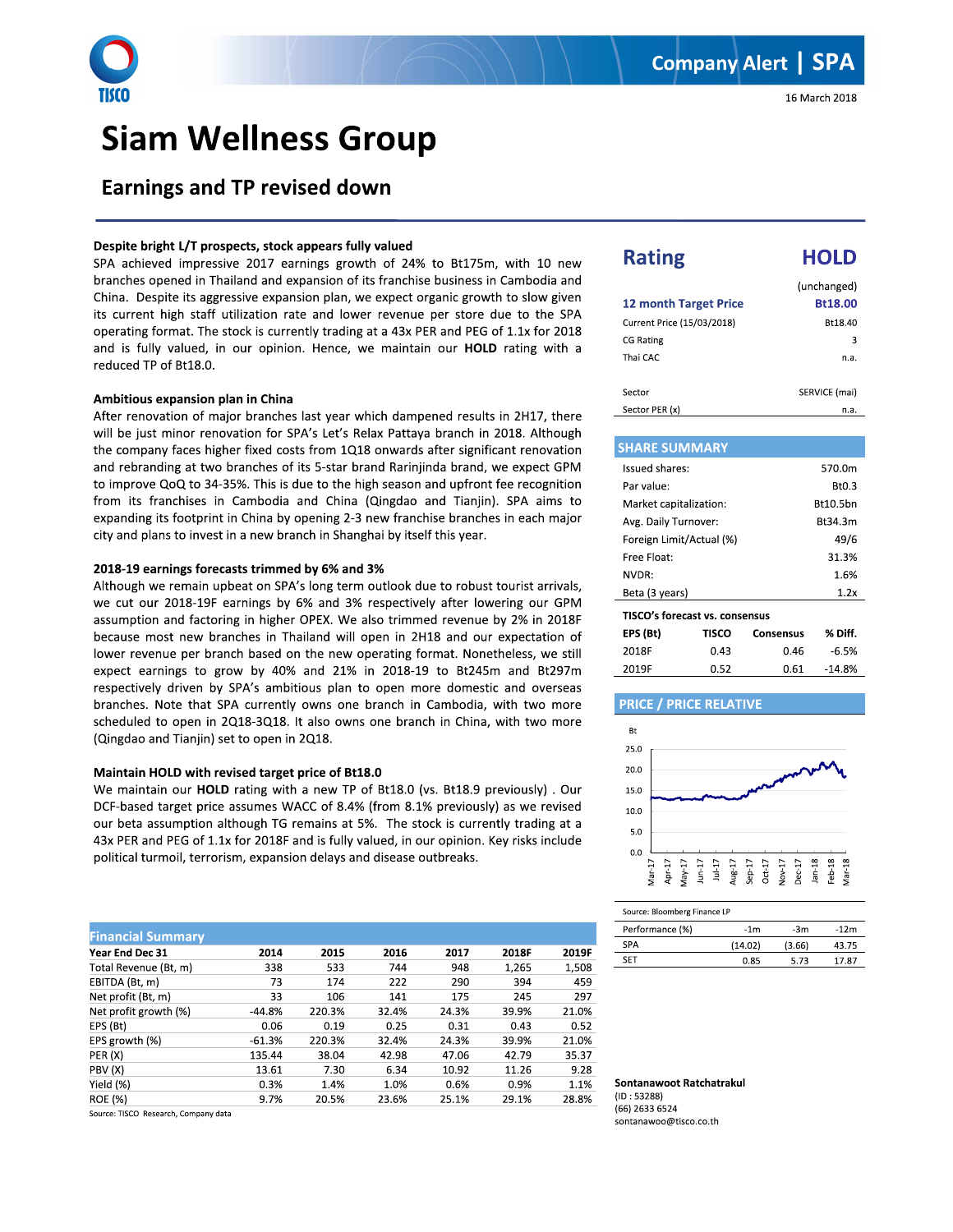



Source : SPA



Source: SPA



Source: SPA

## **Figure 4. SPA operating format**

TARGET 4&5 STARS HOTEL WITH EXISTING SPA FACILITIES.



**BENEFITS:** 

- Low capex (1-2 million thb/branch)
- · Quicker turnaround time
- (1-2 months corporate identity charge)<br>• Traffic of Hotel Guests and outside Guests
- (attract by our brands)

Source: SPA

## **Figure 5. Change in key assumptions**

|                             | 2018F |            |         | 2019F |            |         |
|-----------------------------|-------|------------|---------|-------|------------|---------|
| Bt,m                        | Old   | <b>New</b> | $%$ Chg | Old   | <b>New</b> | $%$ Chg |
| Sale Revenue                | 1,292 | 1.265      | $-2.1$  | 1,528 | 1,508      | $-1.3$  |
| Gross margin (%)            | 36.0  | 35.3       | $-1.8$  | 35.6  | 35.5       | $-0.4$  |
| SG&A                        | 12.8  | 13.4       | 4.3     | 12.7  | 13.4       | 5.1     |
| Net profit                  | 261   | 245        | $-6.1$  | 306   | 297        | $-3.1$  |
| EPS (Bt)                    | 0.46  | 0.43       | $-6.1$  | 0.54  | 0.52       | $-3.1$  |
| Change in key assumptions   |       |            |         |       |            |         |
| Branches Year End(Domestic) | 50    | 50         | 0.0     | 60    | 60         | 0.0     |
| Branches Year End(Overseas) | 5     | 6          | 20.0    |       | 9          | 28.6    |

Sources : TISCO Research estimates